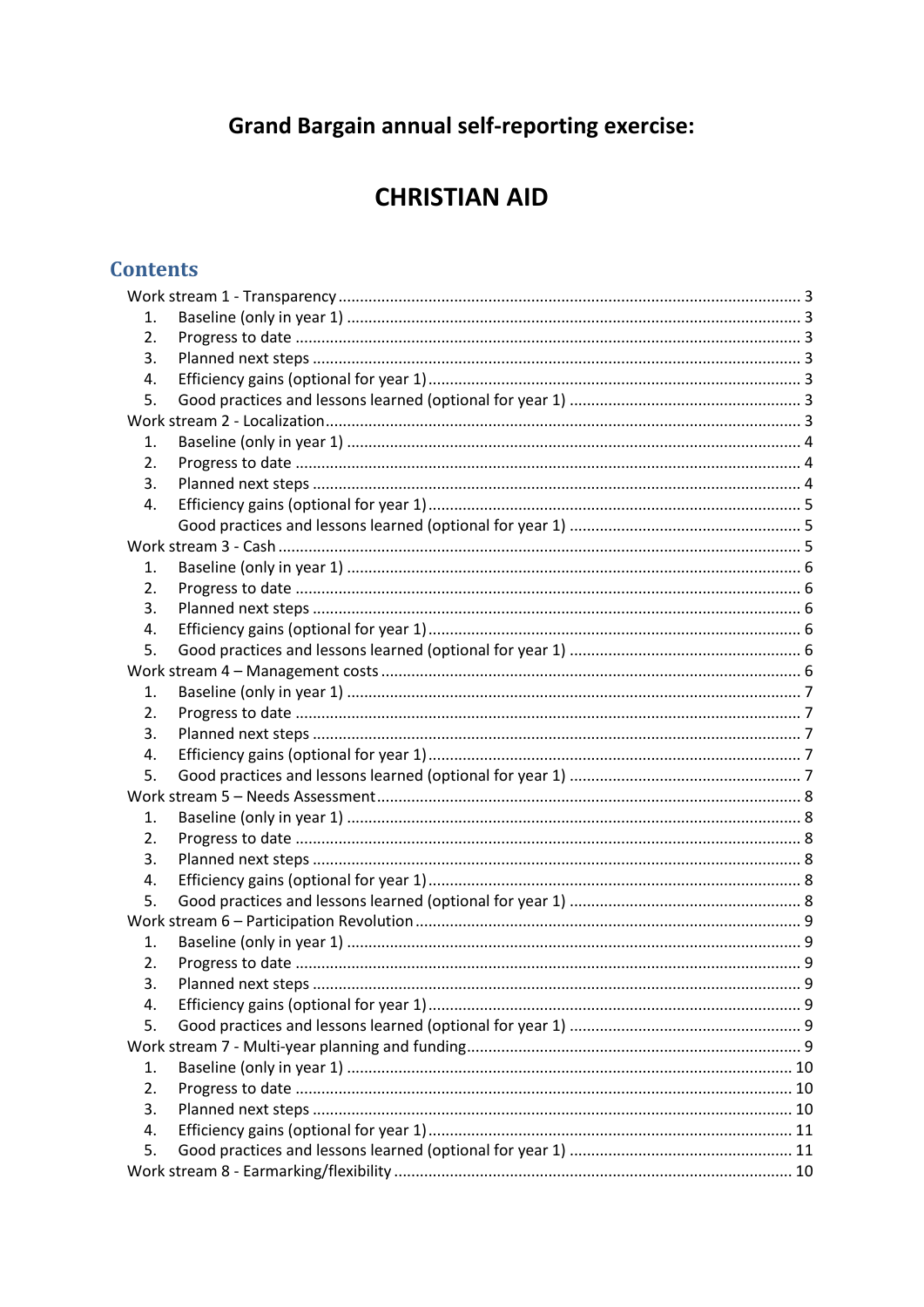| 1.             |  |
|----------------|--|
| 2.             |  |
| 3.             |  |
| 4.             |  |
| 5.             |  |
|                |  |
| 1.             |  |
| 2.             |  |
| 3.             |  |
| 5.             |  |
|                |  |
| $\mathbf{1}$ . |  |
| 2.             |  |
| 3.             |  |
| 4.             |  |
| 5.             |  |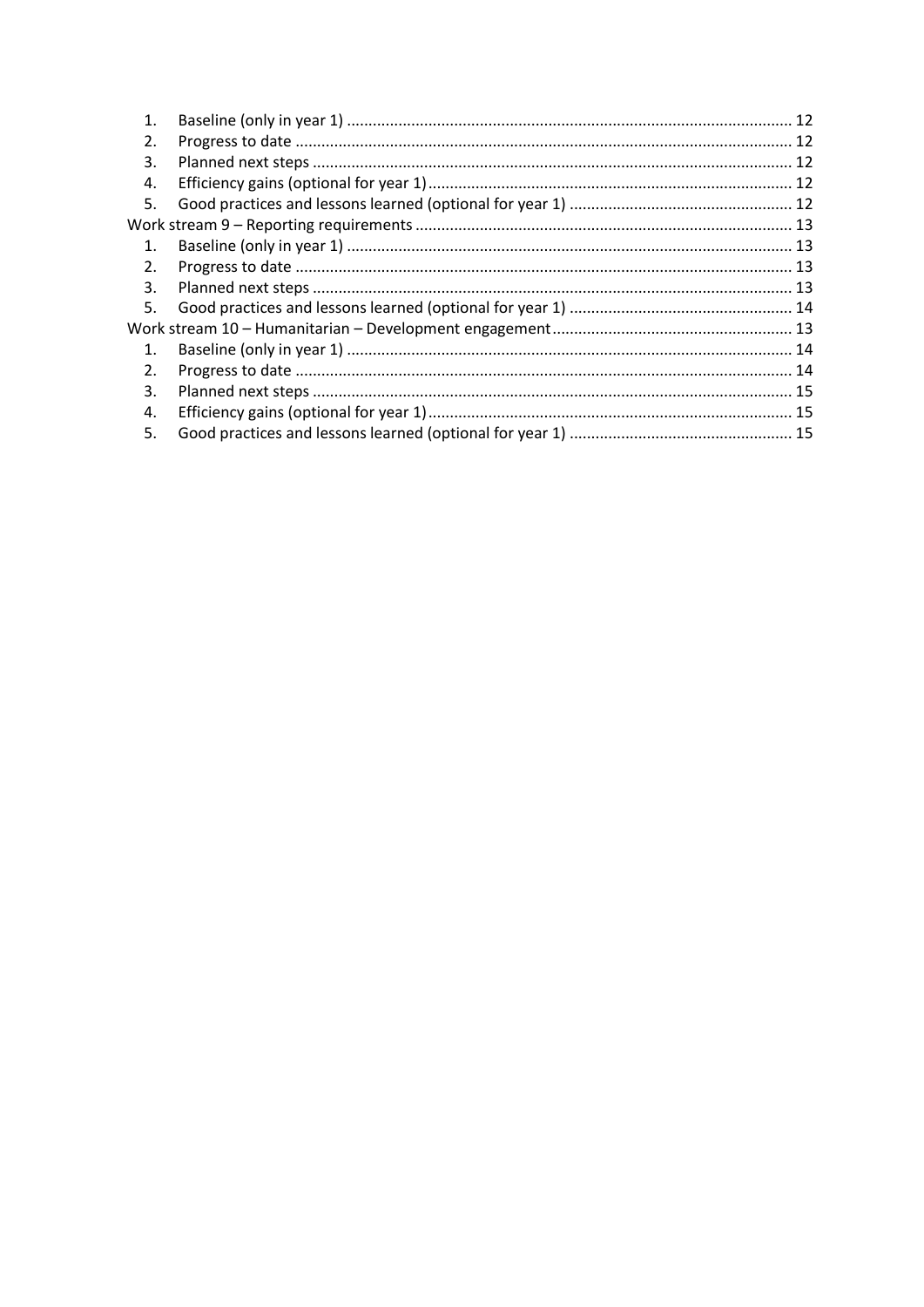# <span id="page-2-0"></span>**Work stream 1 - Transparency**

## <span id="page-2-1"></span>**1. Baseline (only in year 1)**

Where did your organisation stand on the work stream and its commitments when the Grand Bargain was signed?

Christian Aid has published IATI reports since 2012, covering only DFID funded work. An open information policy was published in December 2009 which set out a general commitment to transparency and provided links to several further documents and policies. Before the Grand Bargain was signed, we had recognised that our approach to transparency needed to be updated, especially in the light of technological advancements that made it possible to bring significant amounts of data in front of people in interesting ways. At the time of signature, we were in the process of rethinking our approach and the Grand Bargain provided an opportunity to take into account a tangible objective during that thinking.

### <span id="page-2-2"></span>**2. Progress to date**

Which concrete actions have you taken (both internally and in cooperation with other signatories) to implement the commitments of the work stream?

Christian Aid's new [open information policy](http://www.christianaid.org.uk/programme-policy-practice/about-us/accountability-transparency/open-information-policy) was published in November 2016. It makes openness the default position of Christian Aid, with data only being withheld if it meets criteria listed in the policy. Our new approach recognises that as well as making information available on request, we should also take active steps to bring information in front of people in engaging ways, prioritising the information that is of widest interest.

To that end, we have developed a tool to directly access data in Christian Aid systems and present it in interactive visualisations. We use this tool internally, and we realised that much of this information would be of interest to members of the public. We then developed a prototype public version. The tool is called Helicopter and can be accessed [here.](http://helicopter.christianaid.org.uk/) Currently it only shows information from our DFID Programme Partnership Arrangement funded work.

We have also been engaging with IATI and preparing to publish much more information in IATI format. This has included work with other ACT agencies who were partners in a joint response to drought in Zimbabwe. The IATI reports that have been developed for this work are a first attempt by Christian Aid to use the results fields and the fields that allow joint work to be traced between different organisations' IATI reports.

#### <span id="page-2-3"></span>**3. Planned next steps**

What are the specific next steps which you plan to undertake to implement the commitments (with a focus on the next 2 years)?

Christian Aid is planning to make much more data publicly available in the coming years. If learning from the Helicopter Public prototype suggests that people have found it a useful way to engage with data, progressively more information will be included. The initial focus will be on making data available from all funding streams, rather than just institutional donors.

To complement this, a major revision of its IATI reporting system in the first half of 2017. Where appropriate, this will include making use of the recent changes to the IATI schema to facilitate reporting on humanitarian activities. In connection to our commitments under Charter for Change, we also plan to use IATI reports to publish data on our progress towards localisation goals (for example the proportion of our humanitarian funding that is disbursed to local and national NGO partners).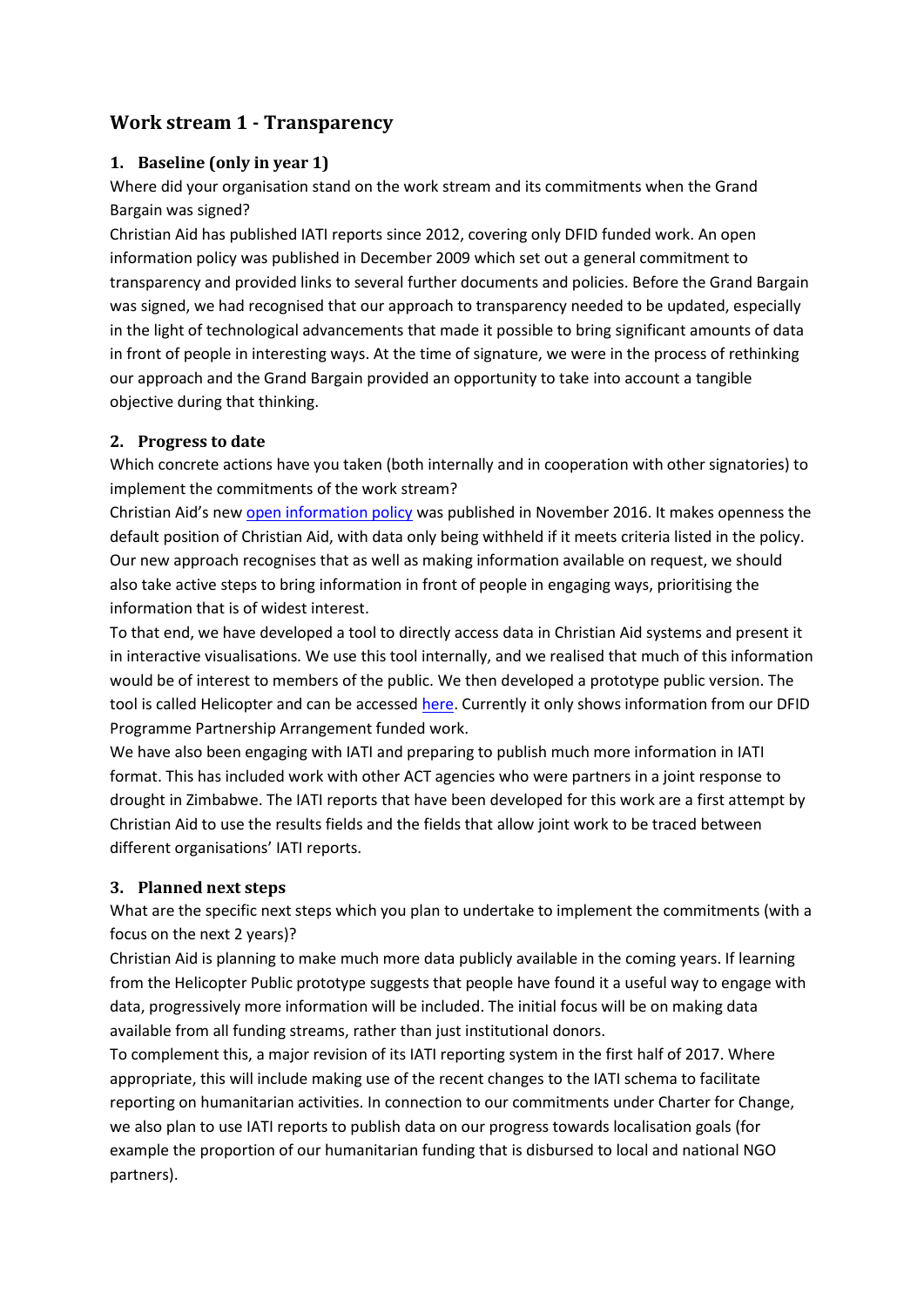# **Work stream 2 - Localization**

## <span id="page-3-0"></span>**1. Baseline (only in year 1)**

Where did your organisation stand on the work stream and its commitments when the Grand Bargain was signed?

Christian Aid works through national and local partner NGOs and does not do direct implementation. Christian Aid is a co-founder of the Charter for Change. Christian Aid in its submission to the WHS 'Making the World Humanitarian Summit worth the climb' was the first to propose a target for increasing funding to national and local actors from the derisory 0.2% reported by Development Initiatives Global Humanitarian Assistance report. Christian Aid worked with Action Aid, CAFOD, OXFAM and Tearfund to launch the series of Missed Opportunities reports evidencing the need for greater investment in local and national humanitarian actors. Christian Aid is a consortium member of four important initiatives funded by the DFID Disasters and Emergencies Preparedness Programme which seek to build the humanitarian preparedness and response capacities of local and national NGOs in innovative ways: the Financial Enablers programme (Philippines), led by OXFAM; the Linking Preparedness Response and Resilience Programme which Christian Aid leads (Kenya and Pakistan); the Shifting the Power programme which Action Aid leads, and Christian Aid leads in Bangladesh (Bangladesh, DRC, Ethiopia, Kenya and Pakistan) and the Transforming Surge Capacity programme, which Action Aid leads, and Christian Aid leads in Philippines.

#### <span id="page-3-1"></span>**2. Progress to date**

Which concrete actions have you taken (both internally and in cooperation with other signatories) to implement the commitments of the work stream?

We have worked with Start Fund and Action Aid, CAFOD, OXFAM and Tearfund to propose and develop a National NGO Window of the Start Fund in DRC, Kenya, Pakistan and Philippines to establish a new channel whereby donor can direct money directly to NNGOs.

Christian Aid has undertaken an exercise with its 8 Regional Emergency Managers to manually classify the 175 current humanitarian partner organisations that Christian Aid funds into the 5 Development Initiatives Global Humanitarian Assistance report categories of NGOs, and designated them as such in our financial management information system, so as to be able to generate figures as to how much of our 2015/2016 spend was channelled through national and local NGOs. We have hence arrived at

| <b>Type</b>                     | <b>Number of partners</b> | <b>Percentage of spend</b> |
|---------------------------------|---------------------------|----------------------------|
| <b>International NGOs</b>       |                           | 8%                         |
| Southern International NGOs     | 4                         | 5%                         |
| <b>Affiliated National NGOs</b> | 4                         | 4%                         |
| <b>National NGOs</b>            | 61                        | 62%                        |
| Local NGOs                      | 21                        | 22%                        |

In order to be able to track our humanitarian capacity building spend which we do not currently have a way of measuring, we have established a new activity code for humanitarian capacity building in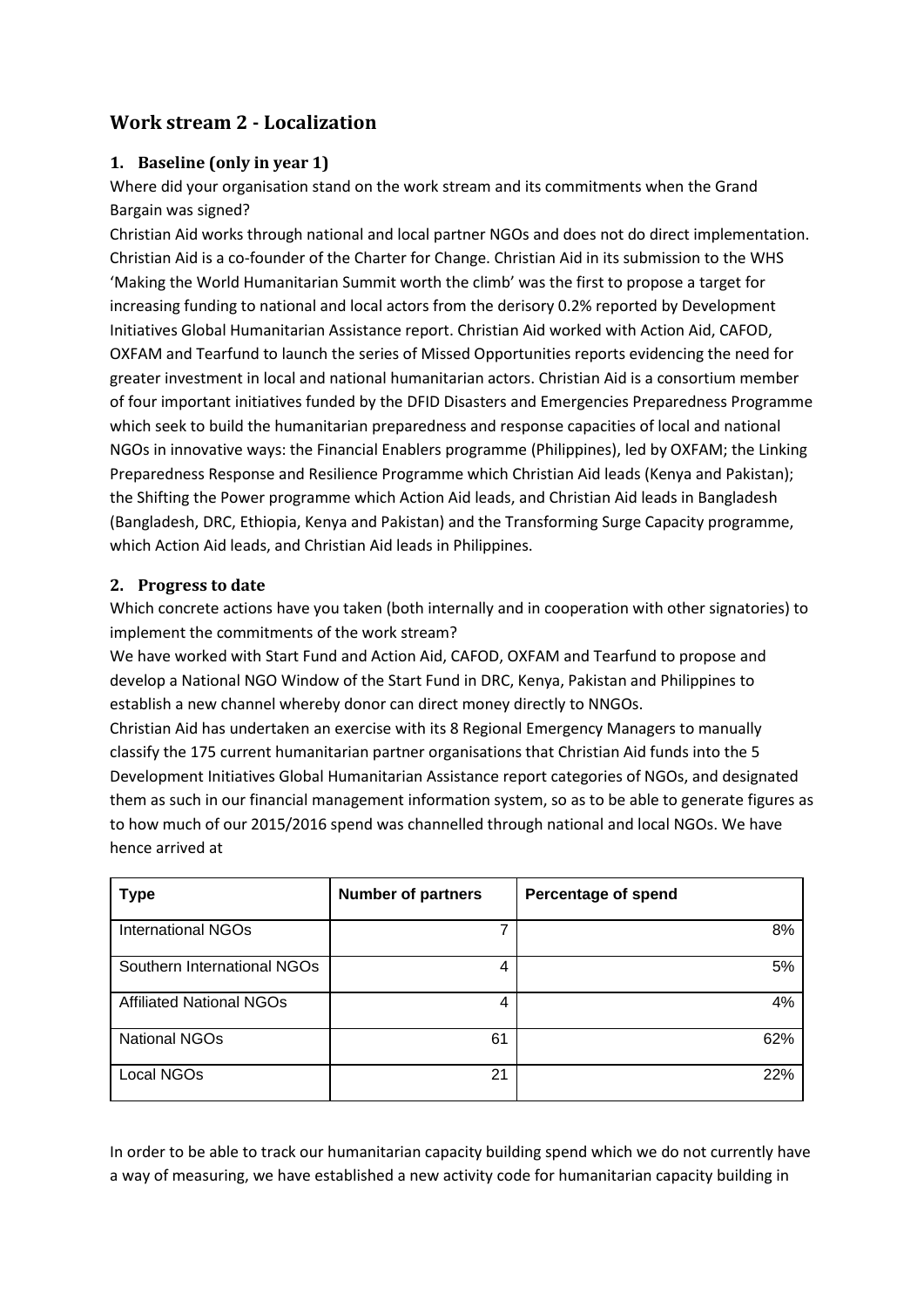our financial management information system, so that in future the system will generate data on capacity building spend.

We have undertaken to review our Partnership Agreement and Partner Principles to ensure alignment with Charter for Change commitments.

We have undertaken to develop internal guidelines for media, comms and PR staff to ensure that we give visibility to local actors in all our print and digital comms, publications, reports, press releases, channels, website and social media.

## <span id="page-4-0"></span>**3. Planned next steps**

What are the specific next steps which you plan to undertake to implement the commitments (with a

#### focus on the next 2 years)?

By 2018, in collaboration with Start Network partners, we will significantly strengthen the humanitarian capacities of at least 100 local and national NGOs, through the "Shifting the Power", "Financial Enablers" and "Transforming Surge Capacity" programmes.

We will continue to work with the Start Network to advocate for and set up a pioneering new Start Local Fund, for the exclusive access of national and local NGOs.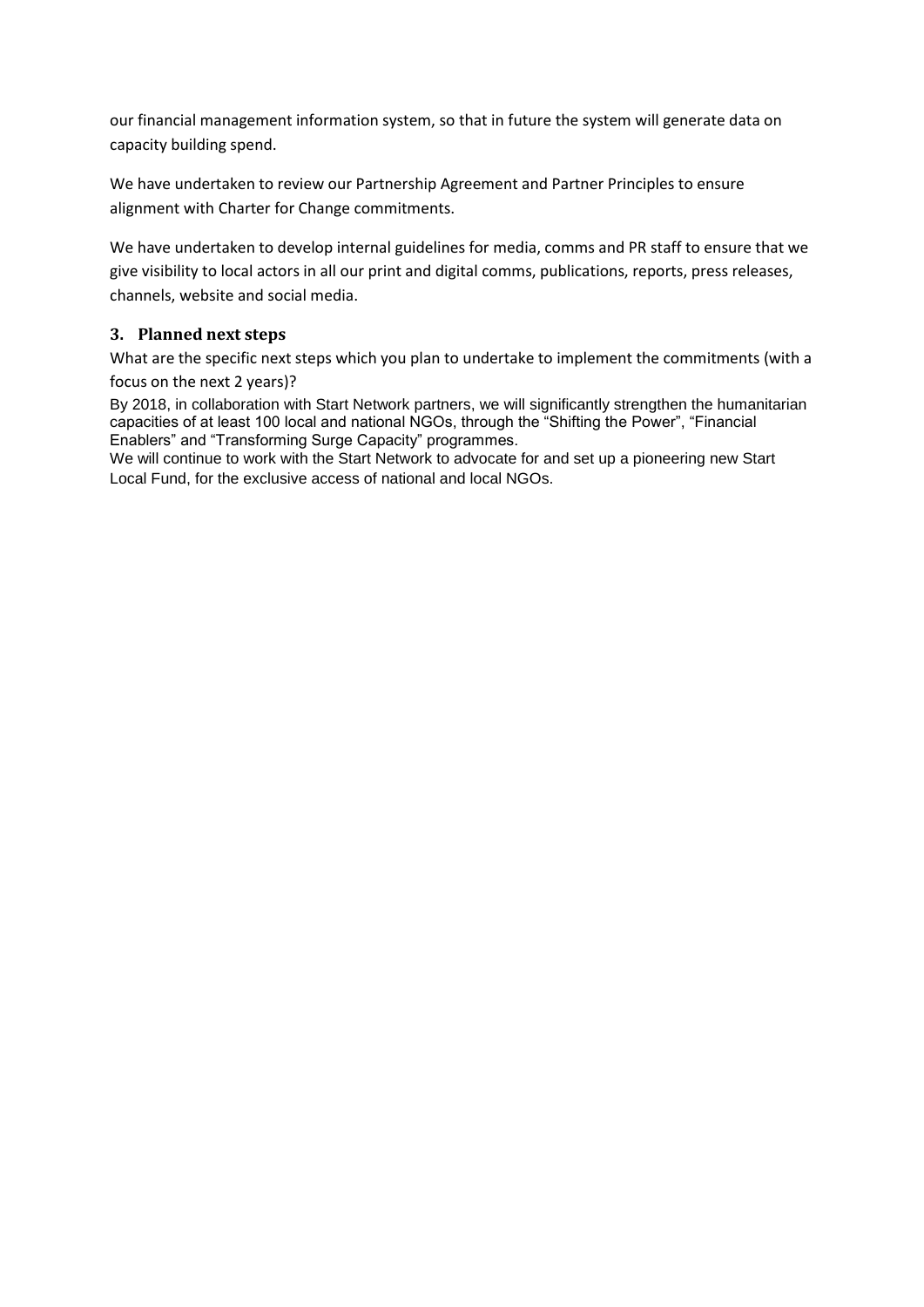# <span id="page-5-0"></span>**Work stream 3 - Cash**

## <span id="page-5-1"></span>**1. Baseline (only in year 1)**

Where did your organisation stand on the work stream and its commitments when the Grand Bargain was signed?

We have recruited 2 cash experts to drive forward cash within the organisation. We have held a global cash workshop for humanitarian staff to train staff in key cash precepts and brainstorm the best way to move forward the cash agenda within the organisation. We have achieved an increase from 9% to 21% of the proportion of our humanitarian funding going as cash.

## <span id="page-5-2"></span>**2. Progress to date**

Which concrete actions have you taken (both internally and in cooperation with other signatories) to implement the commitments of the work stream?

We have rolled out cash training for staff and partners. We have secured internal funding to pilot a private sector cash beneficiary data management system to improve the efficiency and digitalisation of cash transfer programming within the organisation. We have established a policy of looking at the scope for using cash at the start of every humanitarian intervention.

## <span id="page-5-3"></span>**3. Planned next steps**

What are the specific next steps which you plan to undertake to implement the commitments (with a focus on the next 2 years)?

Our main agenda is to roll out the beneificiary data management system to improve the security and reduce the risk around our cash transfer programming SOPs. Second we will continue to have our two cash specialists roll our best practices training with our country teams and partners in all key countries of humanitarian concern. Third we intend to identify the resources internally to join CALP.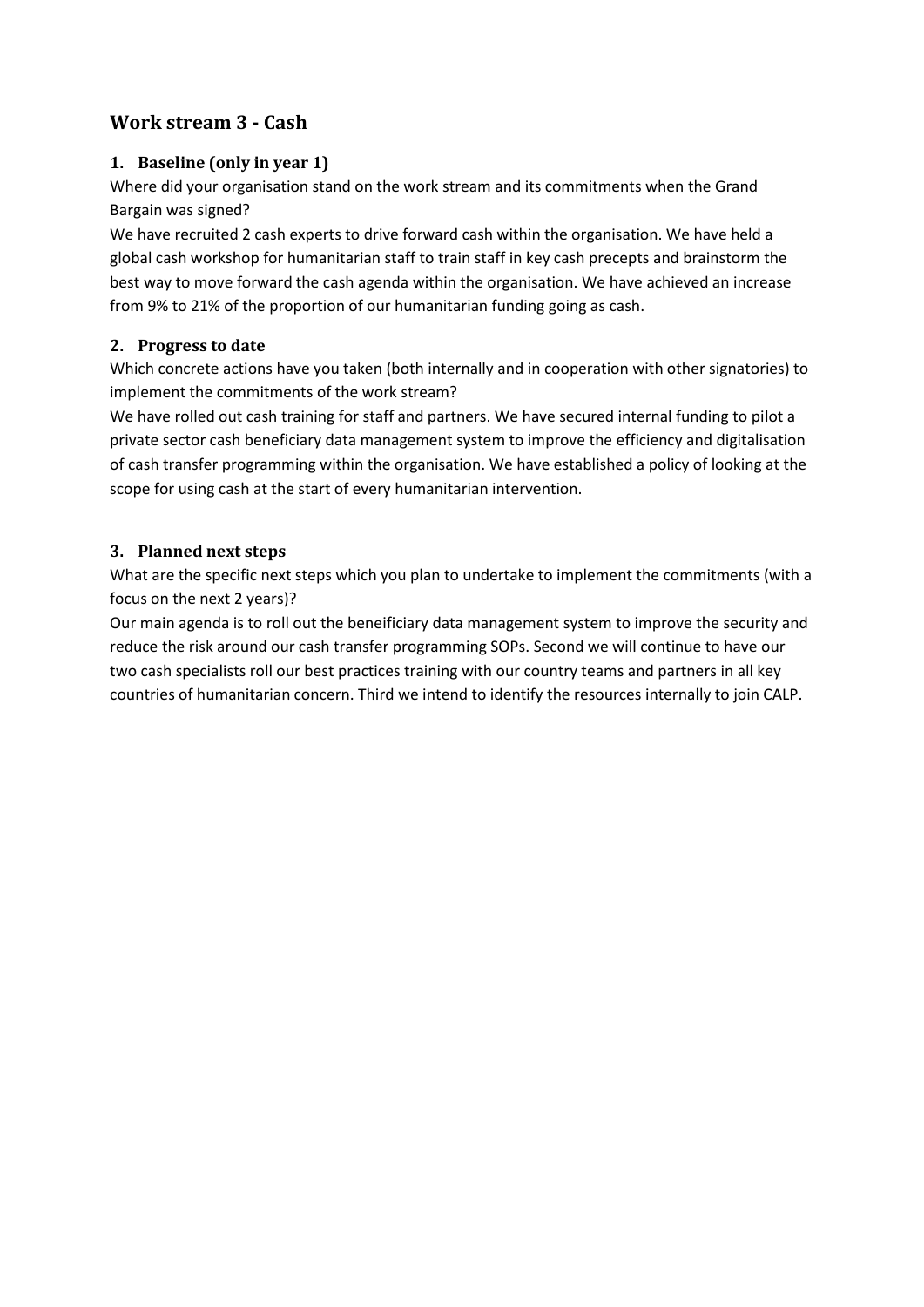# **Work stream 4 – Management costs**

## <span id="page-6-0"></span>**1. Baseline (only in year 1)**

Where did your organisation stand on the work stream and its commitments when the Grand Bargain was signed?

We have not yet allocated significant attention to this area. The organisation has looked at its cost charging processes/ standards (hence the new direct cost policy published last year) and conducts a financial review every year around indirect costs.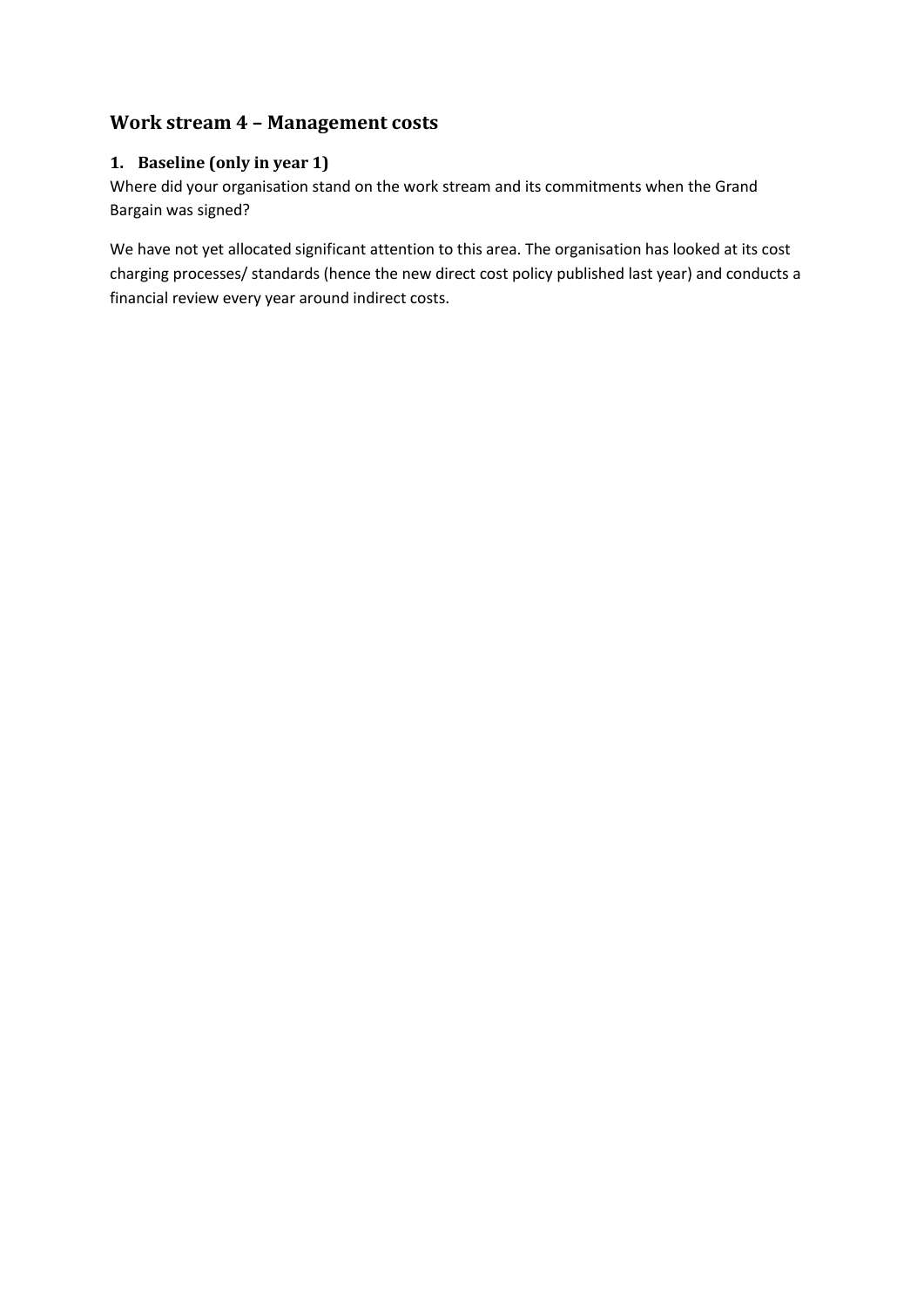## <span id="page-7-0"></span>**Work stream 5 – Needs Assessment**

## <span id="page-7-1"></span>*1. Baseline (only in year 1)*

## *Where did your organisation stand on the work stream and its commitments when the Grand Bargain was signed?*

Christian Aid has used in-house materials for assessments with partners over many years. Mostly assessments were paper based, sectoral and undertaken with partners and sister-agencies. Coordination has always been an important area of focus for Christian Aid and we have shared data as much as possible through the cluster co-ordination mechanisms.

### <span id="page-7-2"></span>*2. Progress to date*

## *Which concrete actions have you taken (both internally and in cooperation with other signatories) to implement the commitments of the work stream?*

We have developed a digital RNA and we are actively moving assessment templates onto a digital platform. We are members of the HDX and we are in the process of ensuring staff can access and upload datasets including assessment data to improve co-ordination. As the HDX is open source all our assessment data once uploaded will be available for all. We are working to ensure we are involved in joint assessments and cross-sectoral assessments where possible and actively seek to engage in coordination on the ground in relation to assessments.

### <span id="page-7-3"></span>*3. Planned next steps*

## *What are the specific next steps which you plan to undertake to implement the commitments (with a focus on the next 2 years)?*

As a partnership based agency we intend to resource partners as much as possible to engage with the digital platforms being used for assessments. This creates a resource challenge in terms of capacity and finance but it is very much in line with our commitments on localisation. Local organisations can provide the timeliest information during a humanitarian crisis and can contribute greatly to the speed of a response and the effectiveness of any humanitarian response plan.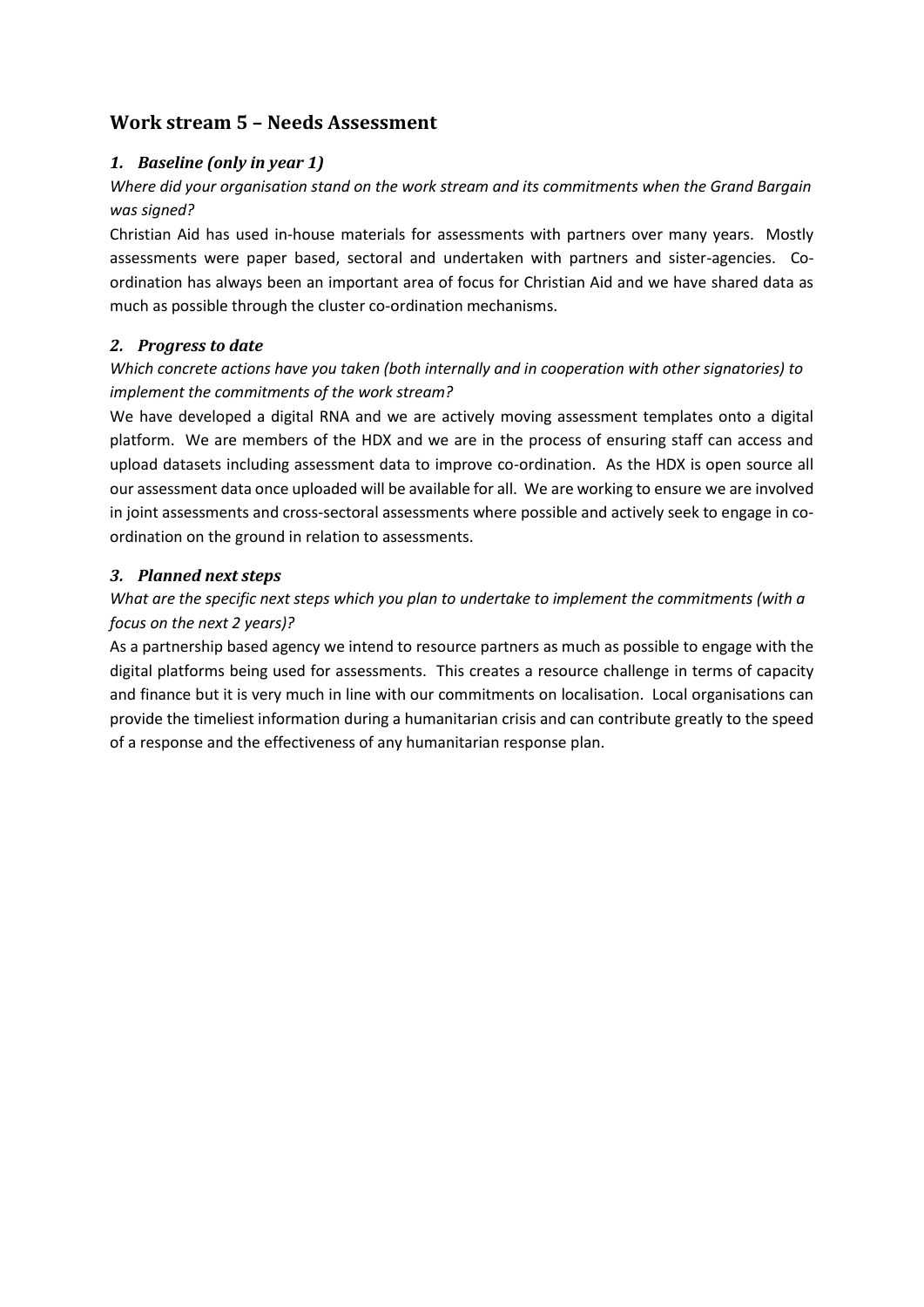# <span id="page-8-0"></span>**Work stream 6 – Participation Revolution**

## <span id="page-8-1"></span>*1. Baseline (only in year 1)*

*Where did your organisation stand on the work stream and its commitments when the Grand Bargain was signed?*

Christian Aid has long standing commitments on accountability and participation. We were a HAP certified agency from 2010 onwards and have invested significant resources since then on accountability practices with partner organisations and in local communities where we work. We are a CHS certificated agency and accountability is central to all our programmes.

#### <span id="page-8-2"></span>*2. Progress to date*

*Which concrete actions have you taken (both internally and in cooperation with other signatories) to implement the commitments of the work stream?* 

In line with progress under other commitments, we have undertaken partner and community level surveys on accountability using digital technology. This has allowed us to collate and compare data from different contexts and to engage communities directly in shaping our programmes of work. Through working groups, we have shared the survey templates with other agencies working on the CHS commitments. The surveys include integrated indicators on inclusive programming to ensure the voices of the most vulnerable at community level are heard.

#### <span id="page-8-3"></span>*3. Planned next steps*

## *What are the specific next steps which you plan to undertake to implement the commitments (with a focus on the next 2 years)?*

We are working to ensure communities can access the technology to provide feedback and participate more meaningfully in accountability practices with our partners. We intend to strengthen the feedback loop from data collected and acted upon at local and national level to ensure learning can be transferred across programmes and with other actors. The use of digital technologies greatly enhances the potential to take this work forward within the next two years.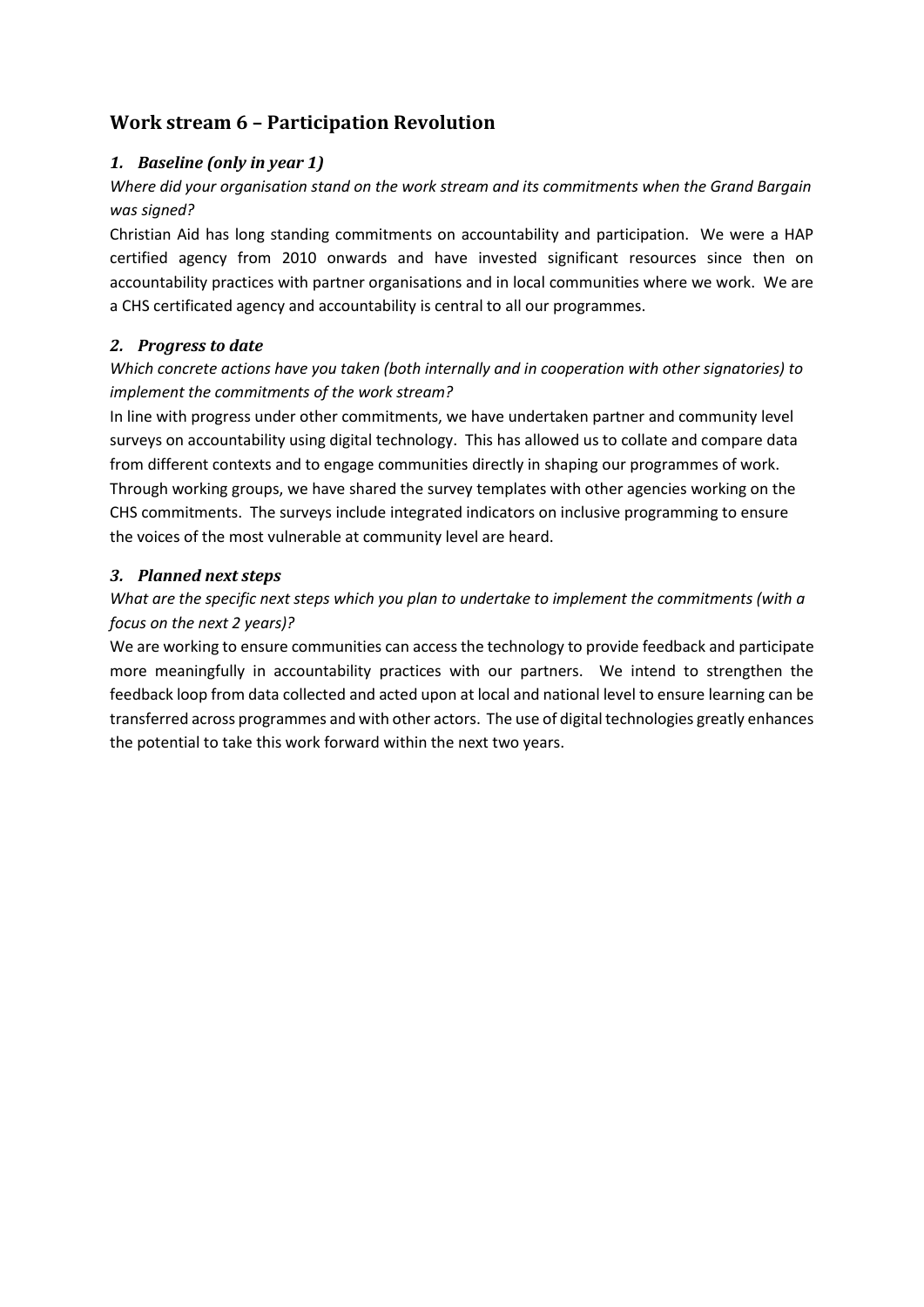# <span id="page-9-2"></span>**Work stream 7 - Multi-year planning and funding**

## <span id="page-9-0"></span>**1. Baseline (only in year 1)**

Where did your organisation stand on the work stream and its commitments when the Grand Bargain was signed?

Christian Aid recently completed the management of a five-year £6.3 million UK Aid-funded Conflict, Humanitarian, Security and Justice Programme Partnership Arrangement (PPA) programme. The PPA provided strategic funding which was used deliver work in nine fragile and disaster prone countries (in addition to a broader £29,979,640 PPA working in thirteen countries, focused on longer term development). This funding was used to make significant changes across our organisation. We used PPA strategic funding to shift away from our business as usual models across the organisation, by promoting more adaptive and integrated programming based on our resilience work. The funding also allowed us to develop new and innovative approaches and technologies, for instance in developing digital data gathering systems to collect better data. We strengthened our organisational systems to better work with our partners and improve our efficiency and effectiveness.

PPA programmes across 22 countries focused on using the funding to leverage new resources and develop partnerships among actors to address humanitarian and development challenges, not only from Governments and NGOs but also from the private sector. Along with our partners, we successfully linked humanitarian and development actors in fragile contexts, particularly through network-building.

PPA funding was also used to strengthen our programme evidence to inform sector-wide debates and global policy. Tools such as participatory vulnerability and capacity assessments (PCVAs) were used to ensure the involvement of the community in planning and reviewing projects. During this time, we reaffirmed our commitments to inclusive programming and accountability, launching an inclusive programming framework and securing certification against the Core Humanitarian Standard.

We also updated our Resilience Framework, centring it on the key principles of power, gender and inclusion, Do No Harm, community-led processes and accountability. This brought together our thinking in a framework that is applicable across development and humanitarian contexts and consolidated efforts to develop an approach to programming that reflects on multiple risks and brings together different sectoral interventions such as health, DRR and governance.

#### <span id="page-9-1"></span>**2. Progress to date**

Which concrete actions have you taken (both internally and in cooperation with other signatories) to implement the commitments of the work stream?

We are working with our partners to begin to implement a three year 'Health Legacy' programme, working in three fragile countries (Sierra Leone, South Sudan and Burundi) to promote health outcomes for vulnerable groups. This is bringing our health development work and humanitarian work closer together based on learning from our PPA programmes and resilience framework, bringing together a range of different interventions and actors to tackle health risks. The planning approach is adaptive, and coordinates with a wider Irish-Aid funded programme which will be running over a similar period of time. The approach will include 6-month planning and review sessions involving communities and project staff. The learning from this adaptive planning approach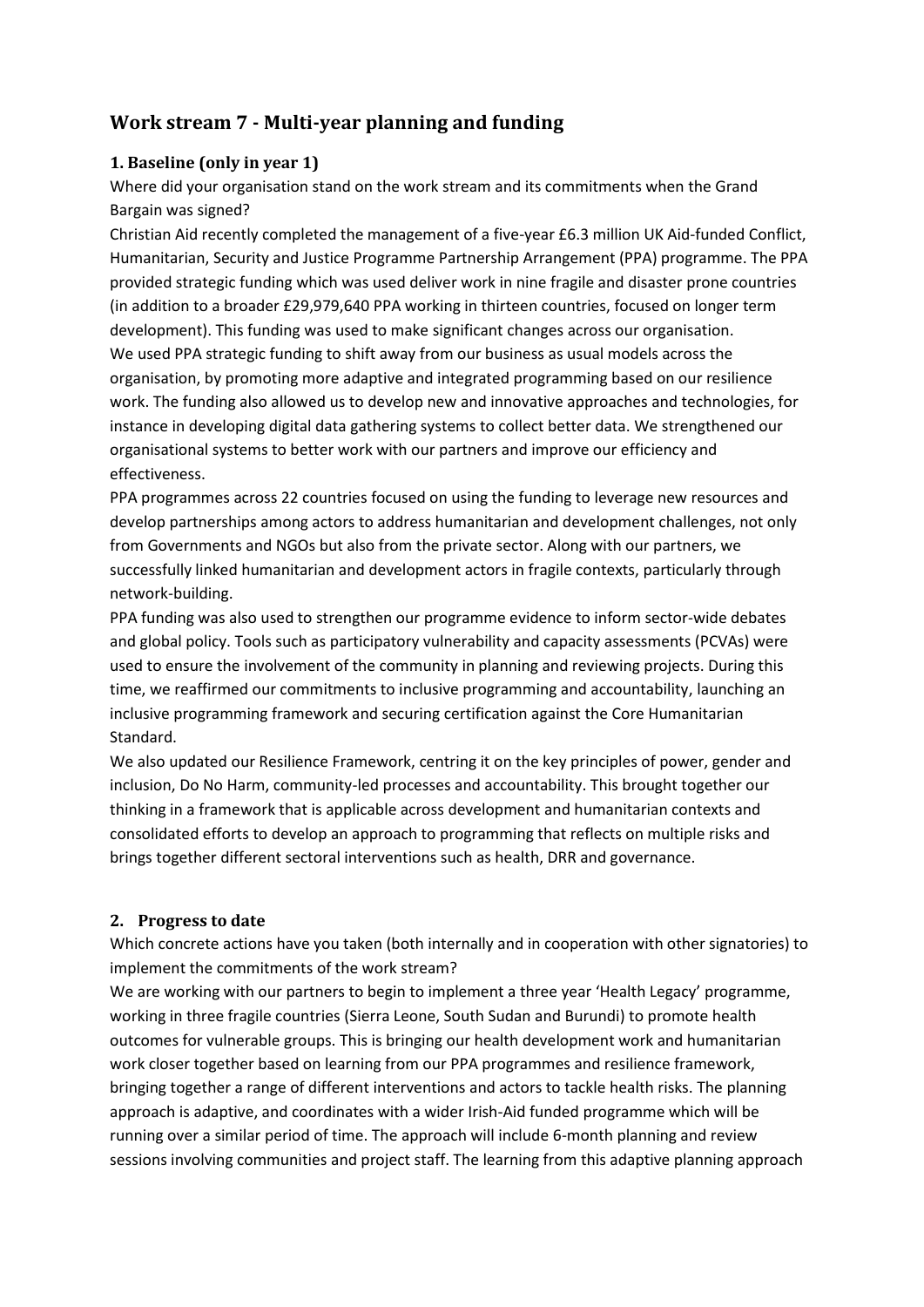will be documented during the project and used to develop stronger multi-country programmes in the future.

## <span id="page-10-0"></span>**3. Planned next steps**

What are the specific next steps which you plan to undertake to implement the commitments (with a focus on the next 2 years)?

The Health Legacy programme will run from April 2017 until the end of March 2020.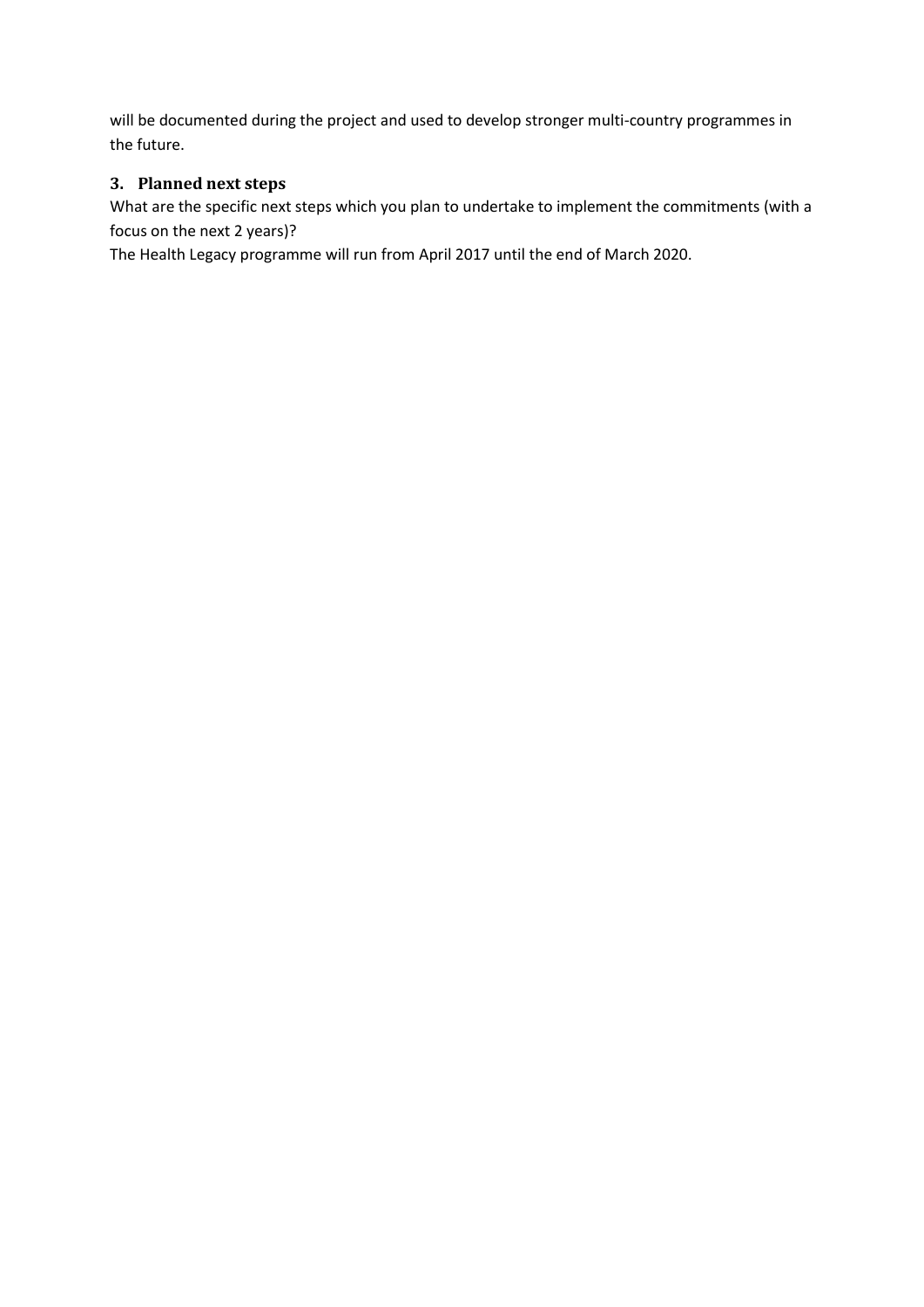# **Work stream 8 - Earmarking/flexibility**

## <span id="page-11-0"></span>**1. Baseline (only in year 1)**

Where did your organisation stand on the work stream and its commitments when the Grand Bargain was signed?

We have not made significant efforts thus far in this domain. We fund ACT partners through ACT appeals and in the past tended to earmark this to a specific partner in the Appeal whose programme we found most compelling.

## <span id="page-11-1"></span>**2. Progress to date**

Which concrete actions have you taken (both internally and in cooperation with other signatories) to implement the commitments of the work stream?

We have worked with ACT Secretariat, Norwegian Church Aid and other ACT peers to reform the ACT appeal system, including to bring it into line with the WHS reform agenda. This will enable us to aim to provide unearmarked rather than earmarked funding to future ACT appeals, with greater confidence in the robustness of the underlying system.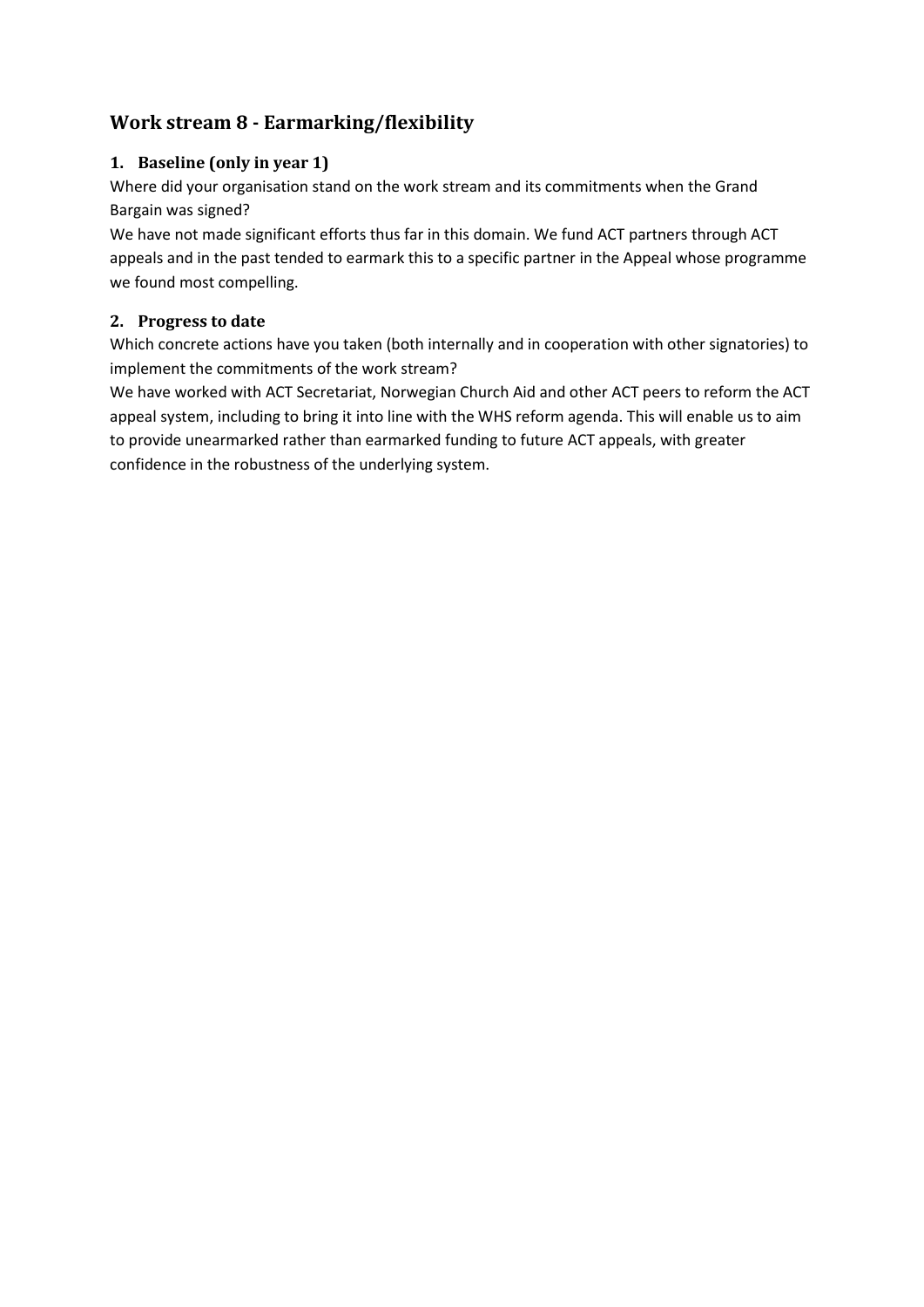# <span id="page-12-0"></span>**Work stream 9 – Reporting requirements**

## <span id="page-12-1"></span>**1. Baseline (only in year 1)**

Where did your organisation stand on the work stream and its commitments when the Grand Bargain was signed?

All of our programming is done through implementing partners. The management of the relationships with these partners is the responsibility of country programme teams that are usually based within the country in question. Certain procedures are in place that are common for all of our partners, although there has been a significant amount of freedom to allow those managing the partnerships to agree project progress and financial reporting formats that they believe to be appropriate in that context. This balances the information requirements against the expected burden for partners. The differing reporting requirements of institutional donors has a knock-on effect on the reporting formats that we expect our partners to use in different contexts, meaning that a partner could fill out one reporting format for a project supported by our core funds, and a very different format for a project that uses funds originating with an institutional donor.

#### <span id="page-12-2"></span>**2. Progress to date**

Which concrete actions have you taken (both internally and in cooperation with other signatories) to implement the commitments of the work stream?

We have begun examining some processes to look for ways to simplify information gathering from partners. For example, we have aligned a revised internal process for monitoring our partnerships with the requirement to gather feedback on particular questions from partners as part of our Common Humanitarian Standards commitments.

We have also looked at the use of digital tools to make reporting processes more efficient. For example, we are beginning to replace Excel and Word-based reporting formats with forms built in KoBo, which are easier to understand and tend to gather cleaner data the first time round without requiring a time-consuming back and forth with those providing the information.

We are engaging with DFID on the question of whether IATI is an appropriate format to gather information from partners. Our Data and Transparency Advisor is coordinating a group of UK NGOs to examine the implications of a suggested requirement that our partners receiving DFID funding should publish information to IATI. This engages with the possibility of whether IATI reporting could be the way that reporting is harmonised across different institutional donors and the NGOs like Christian Aid that then sub-grant to implementing partners.

## <span id="page-12-3"></span>**3. Planned next steps**

What are the specific next steps which you plan to undertake to implement the commitments (with a focus on the next 2 years)?

We plan to continue examining the potential of IATI to publish results and harmonise reporting through revising our own reporting formats and engaging with DFID on the use of IATI in their own reporting processes. We also plan to continue producing simple to use and efficient digital tools to make it easier to gather key information from our partners and reducing the amount of time that they require to provide it.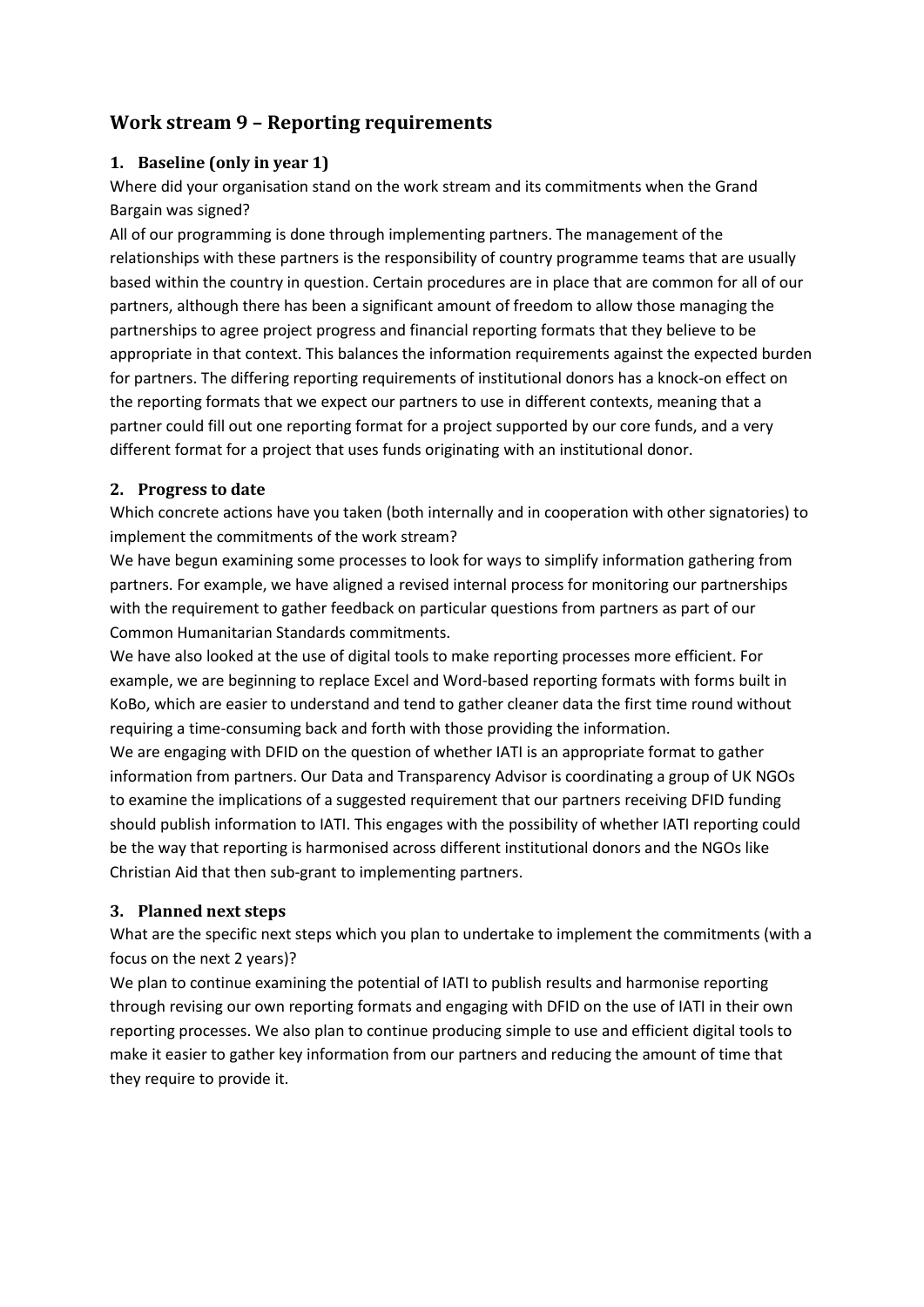## **Work stream 10 – Humanitarian – Development engagement**

## <span id="page-13-0"></span>**1. Baseline (only in year 1)**

Where did your organisation stand on the work stream and its commitments when the Grand Bargain was signed?

Christian Aid has been working on different workstreams in the past five years (2010-15) across the organisation and country teams. The humanitarian division have explored and rolled out HAP (now CHS), protection and inclusion across several countries and led the resilience agenda through the DFID CHASE PPA. At the same time the development side of the organisation have pushed forward our thinking and work on gender, health, governance, pro-poor markets and climate services through IrishAid, DFID General PPA, ECRP and several DFID service contracts.

In March 2016, Christian Aid has developed an updated Resilience Framework building on several years of field practice and understanding on these themes for an holistic programmatic approach linking humanitarian and development best practices. The framework has the aim of leading our programmatic work.

### <span id="page-13-1"></span>**2. Progress to date**

Which concrete actions have you taken (both internally and in cooperation with other signatories) to implement the commitments of the work stream?

In 2016 the new framework has been rolled out in 25 counties programmes (Afghanistan, Bangladesh, Bolivia, Burkina Faso, Burundi, DRC, Ethiopia, Haiti, Honduras, El Salvador, Guatemala, India, Kenya, Lebanon, Malawi, Mali, Myanmar, Nicaragua, Nigeria, OPT, Philippines, South Sudan, Zimbabwe, Pakistan, Nepal). 5 countries (Philippines, Kenya, Burundi, Bolivia, Malawi) have updated their programme plans based on the framework.

An ACT consortium (DCA, CA, FCA, ICCO and Diakonia) has implemented an EUAV capacity building project (2016-17) to strengthen capacity of 48 local organisations in Cambodia, Myanmar, Nepal, Bangladesh, Ethiopia, South Sudan and DRC to mainstream DRR/resilience into development The Christian Aid led DFID funded Linking Preparedness Response and Resilience consortium project (2015-17) with Action Aid, Concern, Muslim Aid, KCL, World Vision and Saferworld has conducted a research with KCL to understand how humanitarian response can build or not undermine resilience and field tested a new methodology developed by Saferworld (community security organisation), Integrated Conflict Prevention and Resilience in Kenya, Pakistan, Myanmar and Honduras to build resilience in fragile settings.

The Christian Aid led DFID funded Preparedness and Early Response to Public Health Emergencies" project in Gambella Region of Ethiopia (2015-17) with Amref, the Federal Ministry of Health and National Meteorology Agency is integrating traditional humanitarian preparedness approaches within the health system to strengthening the health system of Gambella

In 2016 Christian Aid has successfully secured funding from IrishAid for a programme based on the new Resilience Framework in Angola, Colombia, El Salvador, Guatemala, IOPT, Sierra Leone and Zimbabwe (Programme grant) and DRC, Burundi, Lebanon, South Sudan and Myanmar (HPP) linking governance, humanitarian response, protection and resilience.

Christian Aid leading the DFID funded Shifting the Power project (2015-17) in Bangladesh aimed at building local capacities which are useful for both humanitarian and development work

All the above are framed by the updated resilience framework which has the aim at approaching holistically the humanitarian -development nexus